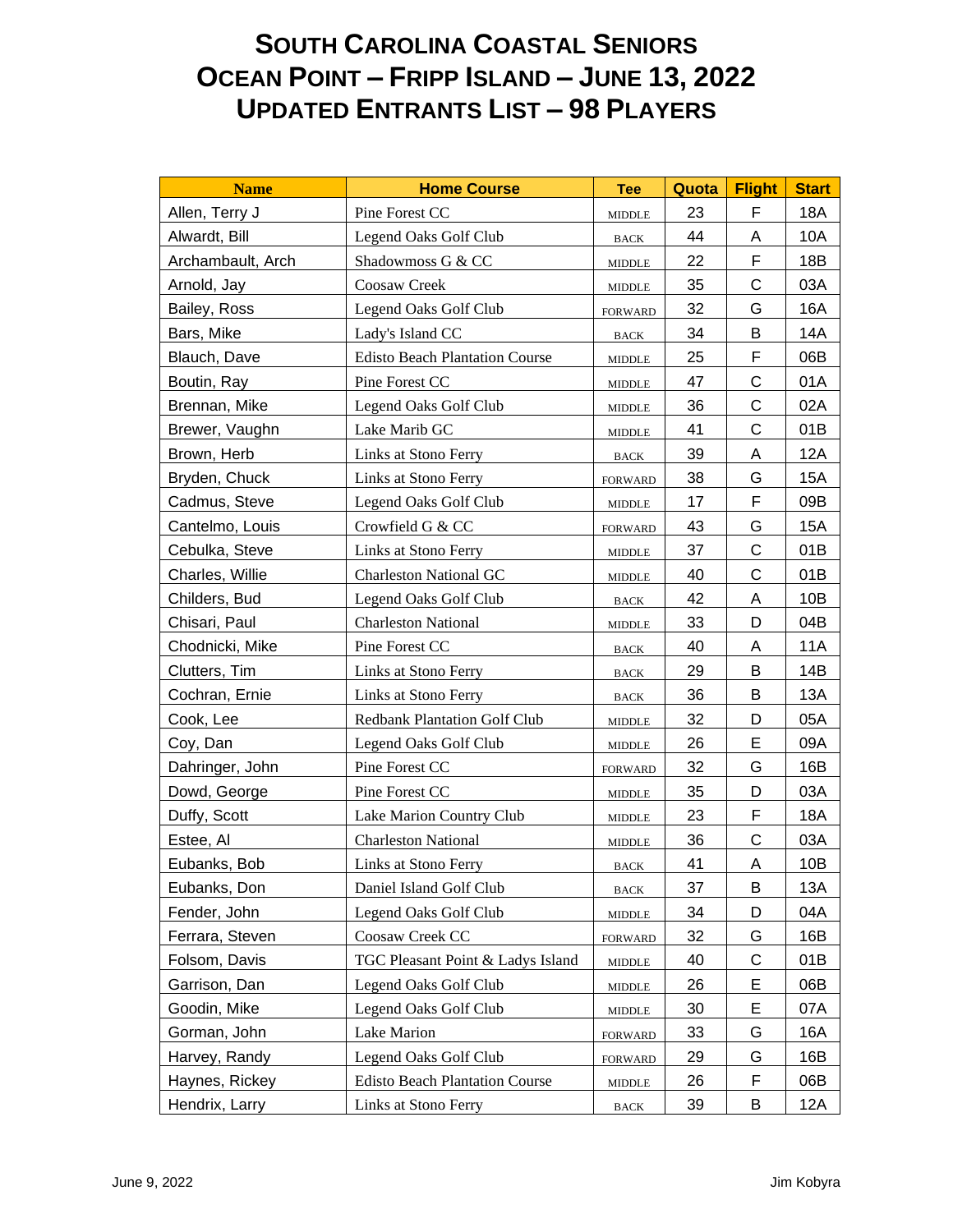## **SOUTH CAROLINA COASTAL SENIORS OCEAN POINT – FRIPP ISLAND – JUNE 13, 2022 UPDATED ENTRANTS LIST – 98 PLAYERS**

| <b>Name</b>        | <b>Home Course</b>            | <b>Tee</b>                     | Quota | <b>Flight</b> | <b>Start</b> |
|--------------------|-------------------------------|--------------------------------|-------|---------------|--------------|
| Hirschmann, Harold | <b>Wild Dunes</b>             | <b>MIDDLE</b>                  | 29    | E             | 07A          |
| Hunt, Tom          | Legend Oaks Golf Club         | $\ensuremath{\mathsf{MIDDLE}}$ | 33    | D             | 05A          |
| Hutto, Jimmy       | <b>Charleston National</b>    | <b>MIDDLE</b>                  | 34    | D             | 04B          |
| Hyde, Fred         | Dunes West Golf Club          | <b>BACK</b>                    | 41    | Α             | 11A          |
| Jansson, Gunnar    | <b>Charleston National GC</b> | <b>BACK</b>                    | 40    | Α             | <b>11A</b>   |
| Johnson, Jeff      | <b>Charleston National GC</b> | <b>MIDDLE</b>                  | 29    | E             | 07A          |
| Kaiser, Ken        | Lake Marion                   | <b>FORWARD</b>                 | 19    | G             | 17A          |
| Karlberg, Gregg    | Coosaw Creek CC               | <b>MIDDLE</b>                  | 43    | C             | 01A          |
| Kaufman, Avi       | Legend Oaks Golf Club         | <b>FORWARD</b>                 | 16    | G             | 17A          |
| Kline, Red         | Sun City-Hidden Cyperss       | <b>BACK</b>                    | 48    | A             | 10A          |
| Kobes, Pete        | Snee Farm CC                  | <b>MIDDLE</b>                  | 20    | F             | 18B          |
| Kobyra, Jim        | Links at Stono Ferry          | <b>MIDDLE</b>                  | 37    | C             | 02A          |
| Laffitte, Charles  | Old Penny Branch CC           | <b>MIDDLE</b>                  | 29    | E             | 08A          |
| Lam, Don           | <b>Charleston National</b>    | <b>MIDDLE</b>                  | 27    | E             | 09A          |
| Lapp, John         | Rivertowne GC                 | <b>MIDDLE</b>                  | 30    | E             | 07A          |
| Lehman, Peter      | Yeamans Hall GC               | <b>MIDDLE</b>                  | 36    | C             | 03A          |
| Loadholt, Ernie    | Old Penny Branch CC           | <b>MIDDLE</b>                  | 19    | F             | 18B          |
| Mattison, Mark     | Coosaw Creek                  | <b>MIDDLE</b>                  | 37    | C             | 02A          |
| McGrain, Kevin     | Rivertowne CC                 | <b>BACK</b>                    | 46    | Α             | 10A          |
| McGurk, Brian      | Wrenwoods Golf Club           | <b>BACK</b>                    | 38    | B             | 12A          |
| McKay, Sonny       | <b>Charleston National GC</b> | <b>BACK</b>                    | 43    | Α             | 10A          |
| McNamee, Tom       | Links at Stono Ferry          | <b>BACK</b>                    | 37    | B             | 13A          |
| Murphy, Jim        | May River GC                  | <b>MIDDLE</b>                  | 34    | D             | 04B          |
| Nelson, Randy      | Coosaw Creek CC               | <b>BACK</b>                    | 33    | В             | 14A          |
| Oster, Ken         | Seabrook Island Club          | <b>MIDDLE</b>                  | 35    | D             | 04A          |
| Parades, Mike      | Links at Stono Ferry          | <b>MIDDLE</b>                  | 31    | E             | 06A          |
| Peterson, Duane    | Legend Oaks Golf Club         | <b>MIDDLE</b>                  | 32    | D             | 06A          |
| Peterson, John     | Shadowmoss G & CC             | MIDDLE.                        | 27    | E             | 09A          |
| Petros, Jim        | Coosaw Creek CC               | <b>BACK</b>                    | 26    | B             | 14B          |
| Ramsdell, Dick     | Legend Oaks Golf Club         | <b>FORWARD</b>                 | 35    | G             | 15A          |
| Rhea, Donald       | Links at Stono Ferry          | <b>BACK</b>                    | 38    | B             | 12A          |
| Rooney, Ed         | Links at Stono Ferry          | <b>BACK</b>                    | 40    | Α             | <b>11A</b>   |
| Rupinskas, Vytas   | Links at Stono Ferry          | <b>BACK</b>                    | 36    | B             | 13A          |
| Santos, Ron        | Links at Stono Ferry          | <b>MIDDLE</b>                  | 24    | F             | 06B          |
| Schwarz, Bob       | Links at Stono Ferry          | <b>MIDDLE</b>                  | 23    | F             | 18A          |
| Shanley, Mark      | Legend Oaks Golf Club         | <b>MIDDLE</b>                  | 28    | E             | 08A          |
| Sinisko, Mike      | Legends of Parris Island      | <b>MIDDLE</b>                  | 35    | D             | 04A          |
| Smith, Dick        | Rivertowne GC                 | <b>MIDDLE</b>                  | 27    | Е             | 09A          |
| Stark, John        | Coosaw Creek CC               | <b>BACK</b>                    | 33    | B             | 14B          |